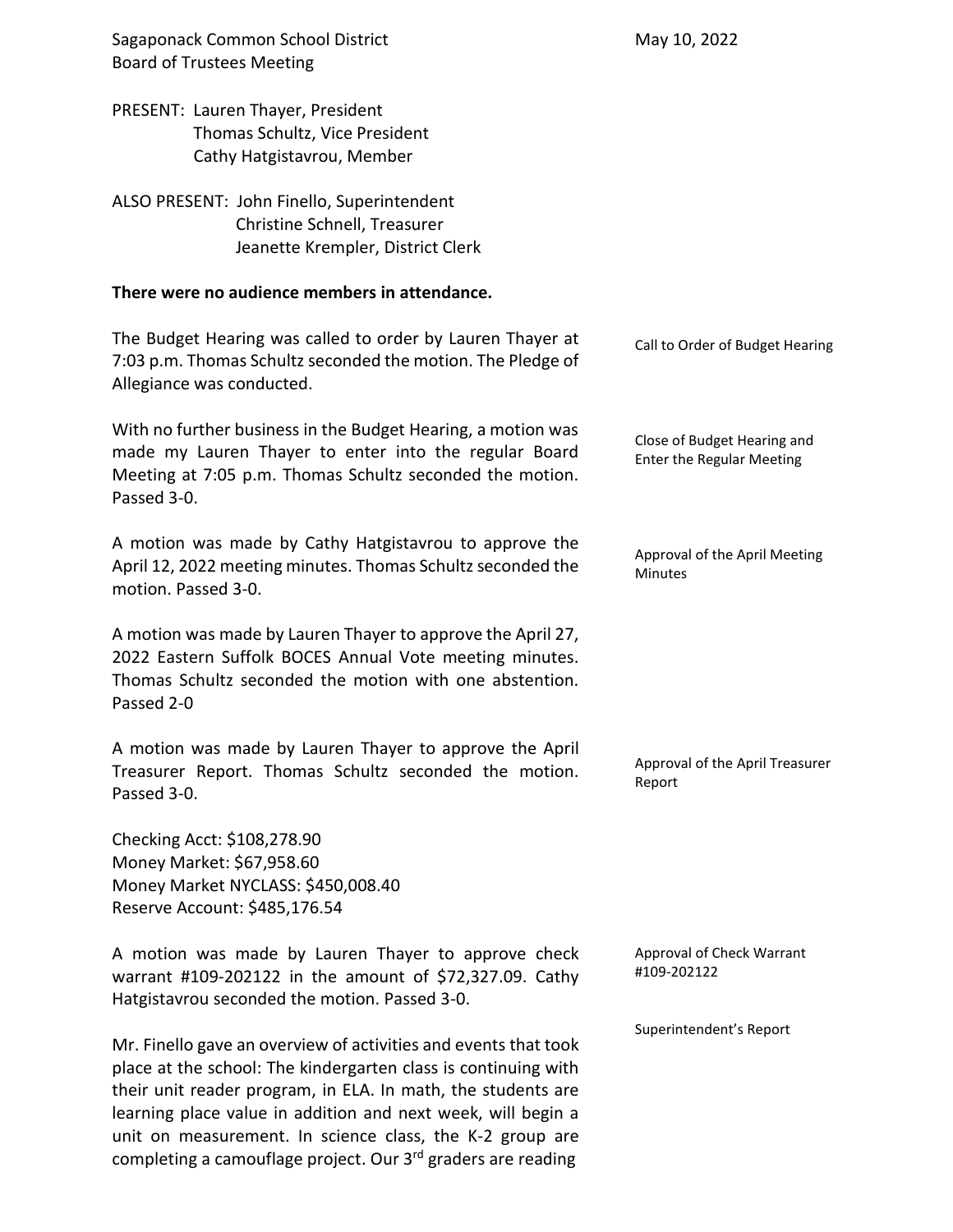Peter Pan and/or the unit reader, Ancient Rome in groups. In science, they completed their final design of their support bridges and will be moving onto a parachute project as they continue the unit on Force. Lastly, in math, they are beginning a unit on shapes and identifying polygons. All of the students will be visiting the Sag Harbor Elementary School 5<sup>th</sup> Grade Wax Museum, which will feature "people in history." The children will also be taking field trips to the Westhampton Beach Performing Arts Center on May 11<sup>th</sup> to see the performance of Charlotte's Web and at the end of the week, will visit Mulford Farms located in East Hampton.

The Board discussed the enrollment for the 2022-2023 school year. We are still in the process of conducting tours and screenings of potential incoming children. An ice cream social event will take place at the school on Friday, May 13<sup>th</sup> from 1:30pm-2:30pm for current/non-resident families and the local community.

A motion was made by Lauren Thayer to approve the Reorganizational Meeting Date of July 12, 2022 at 6:00 p.m. Cathy Hatgistavrou seconded the motion. Passed 3-0.

A motion was made by Lauren Thayer to approve the thirdgrade graduation book rate, not to exceed \$150.00 for each graduating student. Thomas Schultz seconded the motion. Passed 3-0.

The date of the Annual Vote/Meeting is scheduled for May 17, 2022 from 7:30 p.m.-8:30 p.m.

The date of the next Board Meeting is scheduled for June 21, 2022 at 6:00 p.m.

There were no audience questions at this time. However, Cathy Hatgistavrou announced the Sally Peterson Memorial Scholarship Committee will host the Bake/Plant Sale on Saturday, May 28, 2022 from 8:00 a.m.-12:00 p.m.

A motion was made by Lauren Thayer to enter into Executive Session at 8:04 p.m. to discuss contractual negotiations. Cathy Hatgistavrou seconded the motion. Passed 3-0.

A motion was made by Lauren Thayer to exit out of Executive Session at 9:24 p.m. Cathy Hatgistavrou seconded the motion. Passed 3-0.

With no further business, a motion was made by Lauren Thayer to adjourn the meeting at 9:25p.m. Thomas Schultz seconded the motion. Passed 3-0.

Superintendent's Report-Continued.

Enrollment Discussion

New Business: Reorganizational Meeting Date

Approval of Graduation Book Funds

Date of the Annual Vote/Meeting

Date of the Next Board Meeting

Audience Questions/Comments

Executive Session

Exit Out of Executive Session

Adjournment